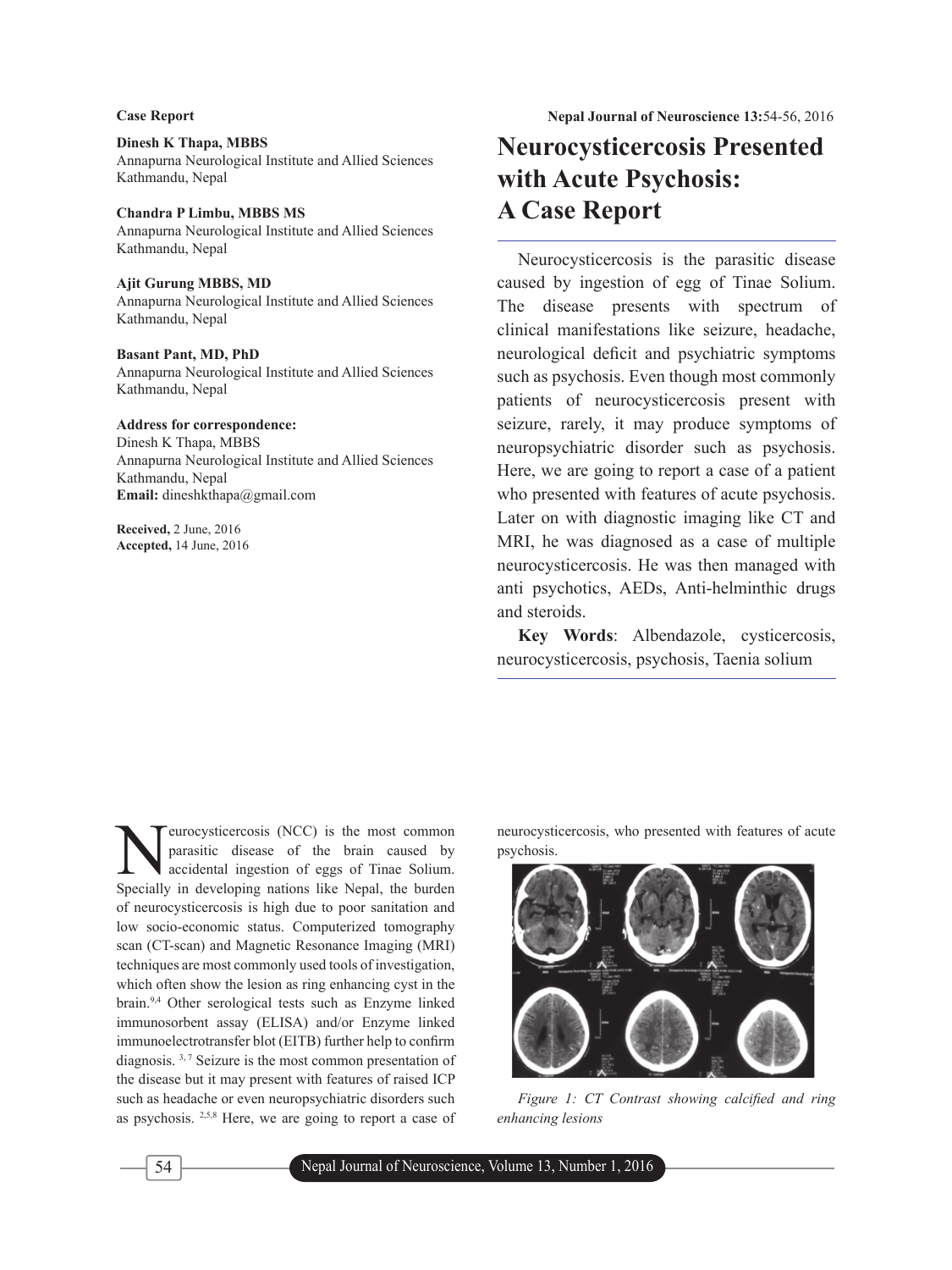# **Case Report**

A 51-year-old male presented to emergency department with complaint of abnormal behavior, irrelevant talk, irritability, episodes of anger, poor eye contact and continuous speech at increased rate, rhythm and intensity. Initially the patient was treated with inj. Midazolam followed by Inj. Lorazepam. Once the patient was sedated and calm, his CT brain (both plain and enhanced) was obtained which revealed multiple calcified lesions suggestive of NCC **(Figure 1)**. The patient was admitted in Intermediate Care Ward (ICW) for close monitoring and treatment. His other blood investigations were sent which were normal. The patient's MRI brain was obtained which also revealed neurocysticercosis of different stages as shown in **Figure 2**. The EITB (Emzyme-Linked Immunotranser blot) test was done which was positive, confirming the diagnosis.



*Figure 2: MRI Brain showing multiple ring enhancing lesions, suggestive of neurocysticercosis*

He was treated with oral anti-psychotic medications and intravenous sedation whenever needed. Intra-ocular cyst was ruled out after evaluation by an ophthalmologist. The multiple Neurocysticercosis was then treated with steroids and Albendazole (400mg twice a day, advised for 4 weeks). During his stay, he had 1 episode of Generalized Tonic Clonic Seizure (GTCS), for which Sodium Valporate was started. After few days of stay, patient recovered completely and therefore discharged with oral antipsychotic and antiepileptic medications.

#### **Discussion**

Neurocysticercosis is caused by the cyst, which is the larval stage of pork tapeworm called Tinea Solium. It enters the central nervous system by ingestion of its eggs from contaminated hand, water or food.<sup>9</sup> In developing countries like Nepal, neurocysticercosis is the most common parasitic disease of the central nervous system and is also the main cause of acquired epilepsy. The disease is endemic in countries with poor sanitation; however it is increasingly being reported in developed countries as well due to globalization and immigration.

#### **Neurocysticercosis**

Neurocysticercosis is a pleomorphic disease. Epilepsy is the most common presentation (70%) of neurocysticercosis and is also a complication of the disease.<sup>9</sup> A myriad of papers have reported a wide range of diverse symptoms and signs related to NCC, such as manifestations of brainstem dysfunction, cerebellar ataxia, sensory deficits, involuntary movements, stroke-like symptoms, extrapyramidal signs, dementia, Bruns syndrome, Kluver-Bucy syndrome, cortical blindness, etc.<sup>4</sup> Pharmaceutical treatments for cysticercosis are most commonly albendazole and praziquantel. Albendazole (15 mg/kg per day  $\sim$  800 mg/day in two divided doses) facilitates the destruction of parenchymal cysticerci. Praziquantel (50 to 100 mg/kg per day in three divided doses) is an alternative to albendazole; these drugs are also used to treat intestinal taeniasis. 3 Among the multiple psychiatric manifestations of neurocysticercosis, psychosis may be seen in up to 5% of patients. 8 In a series of studies conducted in Brazil, psychiatric disorders occurred in 65.8%, evidence of cognitive decline in 87.5%, depression in 52.6%, and psychosis in  $14.2\%$  of patients.<sup>5</sup> Involvement of the subarachnoid space may lead to the visual and hormonal impairment by direct compression of the hypophyseal stem and the optic nerves; which is reported in 3.5% of the patients. <sup>10</sup> The neuropsychiatric symptoms of NCC can be attributed to mechanical alterations in CSF pressure and inflammatory injury of the brain.<sup>1</sup> In Nepal, Joshi DD, et al in 2006 found that prevalence of NCC ranges from 0.002 to 0.1%, and studies on porcine cysticercosis seem to be rather high, e.g., the prevalence was 32.5% in 419 individual porcine samples tested by lingual palpation technique.6 Another study conducted in a Kathmandu Model Hospital by Pant B et al in 2006 showed the mean age was 13 years, both sexes were found equally affected, 71% showed stage II lesions (dying cyst with or without edema, and the remaining patients had stage III lesions (calcified). Overall,  $61\%$  of lesions were solitary and  $31\%$ were multiple lesions  $(n=724 \text{ patients})$ .<sup>2</sup>

#### **Conclusion**

Although seizure is the most common presentation of neurocysticercosis, it may manifest with varieties of symptoms. One such rare presentation is acute psychosis. Therefore, clinicians should bear in mind that the underlying organic cause for acute psychosis may be neurocysticercosis, especially in a country like Nepal where its prevalence is relatively high.

Hence, neurocysticercosis should be kept in the differential diagnosis if a patient presents with psychosis.